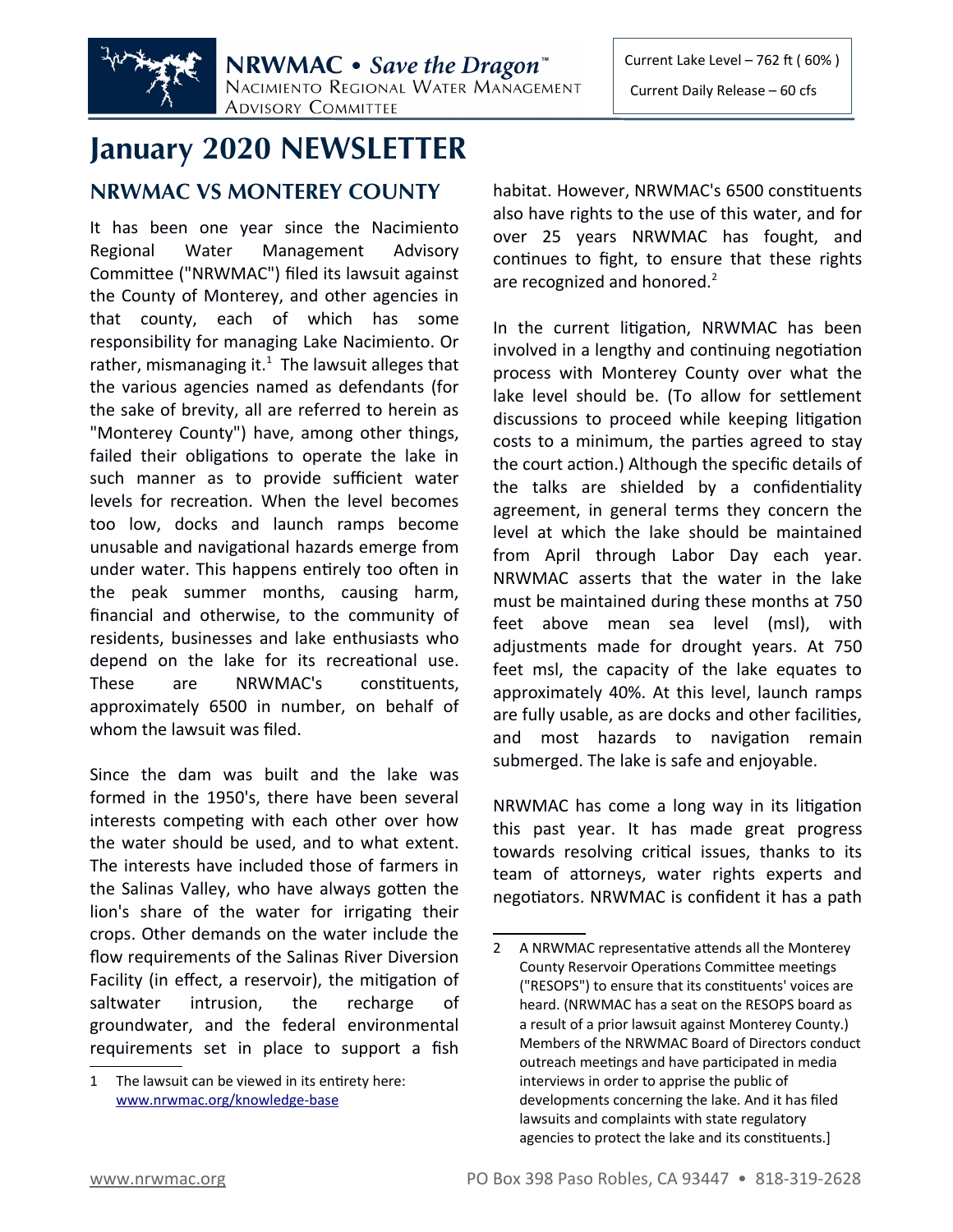

**NRWMAC** • Save the Dragon<sup>"</sup> NACIMIENTO REGIONAL WATER MANAGEMENT **ADVISORY COMMITTEE** 

to success in order to make Monterey County change its lake operations procedure to support recreation and keep the lake at a mutually acceptable level. Without NRWMAC's intervention, via the current litigation. Monterey County would continue to ignore the recreational aspects of the lake. Some local realtors have opined that if Monterey County's actions aren't curtailed or changed, property values around the lake may decline as much as 25% in the next few years.

However, NRWMAC cannot stop Monterey County without major financial support to sustain its litigation. NRWMAC needs the help of landowners, businesses and other interested parties around the lake if it's going to succeed. To fund the lawsuit, NRWMAC created a GoFundMe campaign, with NRWMAC board members donating \$15K in seed money. Although the campaign has raised over \$150,000 to date, much more is needed. Unfortunately, only a small percentage of NRWMAC's constituents have supported the effort financially.

NRWMAC has asked various people why they haven't donated. One recurring answer is based on a mistaken belief that Monterey County and the agricultural interests are too powerful to fight. This is not true: NRWMAC has fought them before, and is fighting them now, and can and must prevail. Other responses demonstrate that many people are simply unaware of NRWMAC, do not know what NRWMAC does, or do not know about the GoFundMe page.

That is why this update is coming to you. The reality is that the lawsuit has been filed on your behalf, as well as on behalf of your friends and neighbors. NRWMAC has a strong position and can resolve this lawsuit against Monterey County in your favor, but it needs your support to keep up the fight. Without help, NRWMAC's Current Lake Level – 762 ft ( 60% )

Current Daily Release – 60 cfs

constituents may lose their representation. Property owners and lake enthusiasts could be left to fend for themselves against Monterey County, which will almost certainly continue to use the water in Lake Nacimiento as it sees fit.

Please donate today, using the GoFundMe link below, or if you prefer you can privately donate using the nrwmac.org link, or mail a check to NRWMAC at PO Box 398, Paso Robles, CA 93447.

#### GoFundMe:

[www.gofundme.com/lake-nacimiento-save-the](http://www.gofundme.com/lake-nacimiento-save-the-dragon) dragon

#### Private donations:

[www.nrwmac.org/save-the-dragon/donate](http://www.nrwmac.org/save-the-dragon/donate-today) today

## **Dams and Tunnel Status**

Monterey County has not only mismanaged lake levels to the detriment of recreation, it has also neglected routine and emergency dam maintenance at both Nacimiento and San Antonio lakes, due, at least in part, to a lack of funding. The list of deferred maintenance projects includes valve replacement, road repair, spillway drain repair, and more. Several months ago, the California Department of Water Resources, Division of Safety of Dams (DSOD) conducted an engineering audit on both dams and identified critical deficiencies, that if not repaired, could restrict storage capacity or completely shut down operations at either or both dams. Although neither dam is currently restricted, the spillways at both dams are subject to failure due to deterioration and blocked drains. The dam at Lake San Antonio requires additional emergency repairs. An engineering cost analysis is being prepared that will likely exceed Monterey County's previous estimates of \$200 million.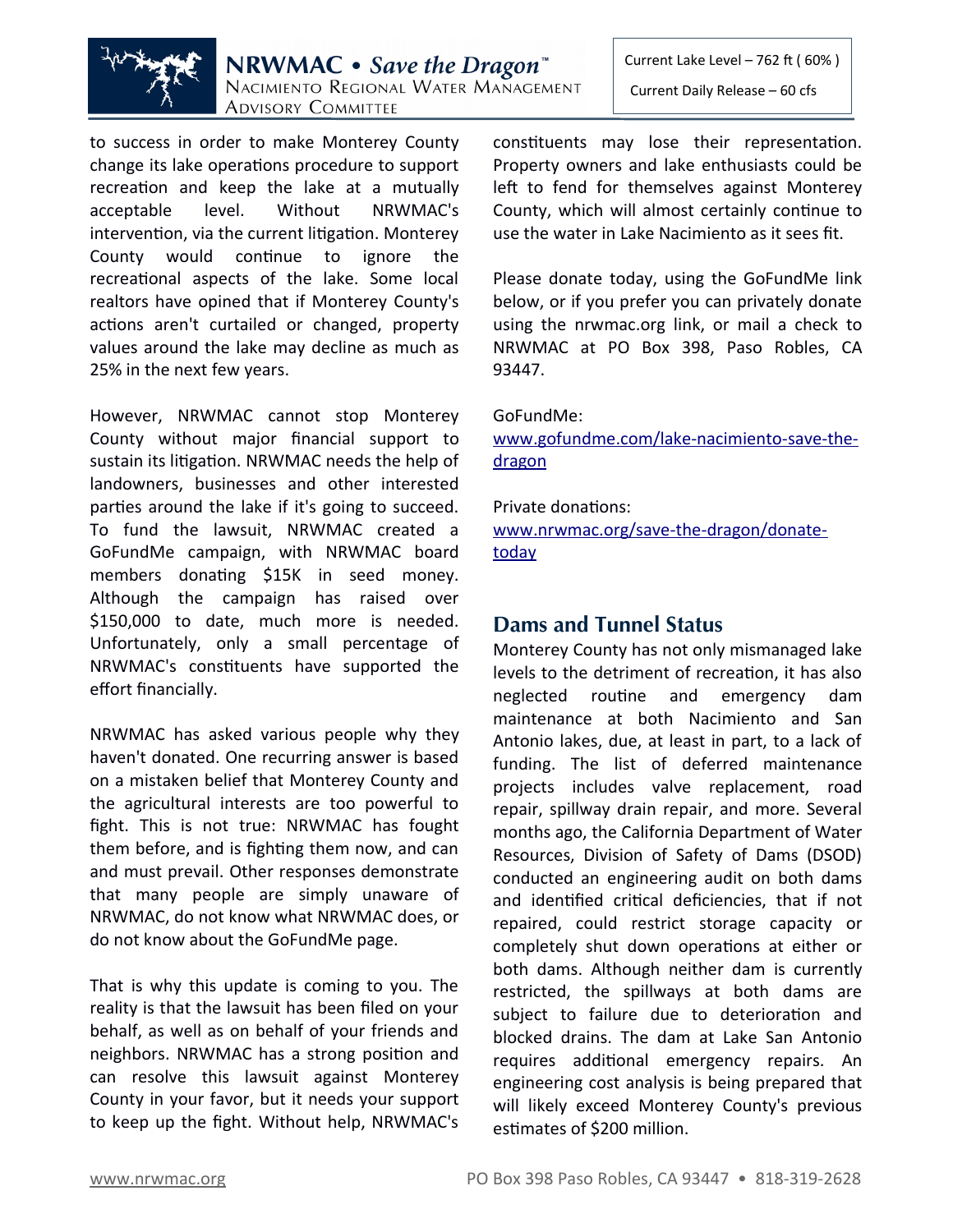

**NRWMAC** • Save the Dragon<sup>"</sup> NACIMIENTO REGIONAL WATER MANAGEMENT **ADVISORY COMMITTEE** 

Current Lake Level – 762 ft ( 60% ) Current Daily Release – 60 cfs

Monterey County will present stakeholder workshops in the future to explore ideas on how to pay for the repairs, as it does not have anywhere near the funds available to conduct them. The county is examining the possibility of obtaining federal and state grants, as well as increasing property tax assessments. San Luis Obispo County receives water from Lake Nacimiento, and it is unknown at this time how, or if, that county would be impacted. Monterey County cannot increase San Luis Obispo County property taxes without approval of the later county's Board of Supervisors - an unlikely prospect. The DSOD has given Monterey County up to five years to complete the required work based on repair criticality.

These critical repair requirements, coupled with a severe lack of funding, have combined to cast doubt on a timely completion of the Interlake Tunnel Project, if it's completed at all. The construction of the tunnel cannot proceed until the DSOD signs off on the required repairs. Monterey County has been working on tunnel modeling for over four years and has yet to complete a valid model that will accurately determine water storage savings and tunnel operations. The county is still pursuing the project, but it appears it will be years before a final decision can be made and funding is in place. Furthermore, there are numerous other hurdles in the way including, but not limited to: permitting requirements from 17 federal and state agencies, a full environmental impact report with public comment, and a lengthy eminent domain court proceeding involving affected properties in San Luis Obispo County. Current funding estimates for the tunnel are as high as \$140 million, which will undoubtedly increase, and require an additional property tax burden on Salinas Valley farmers who are already facing increased taxes to pay for the dam repairs. Finally, Monterey County has failed, and continues to fail, to address different tunnel configurations and elevations in addition to what it originally presented to begin the modeling. Given all the above, NRWMAC does not support the Interlake Tunnel Project as it currently is presented. NRWMAC will continue to monitor the situation and keep its constituents informed of any new developments.

## **Let's be very clear about the water…**

In California, water is protected for the use and benefit of all Californians. California's waters cannot be owned by individuals, groups, businesses, or governmental agencies. And permits, licenses, and registrations give individuals and others the right to beneficially use reasonable amounts of water.

Monterey County was provided a grant in 1958 on their application of developing a first class recreation area at Lake Nacimiento, making a long term promise to promote and develop recreational facilities at Lake Nacimiento.

Monterey County was again licensed in August of 1964 with a statement of purpose of "Recreational use at Lake Nacimiento Reservoir within San Luis Obispo County and irrigation, domestic, municipal, industrial and recreational uses within an area of Monterey County".

And again in 1996 Monterey County applied for and was granted Permit # 21089, subject to prior rights that authorized purposes for using the water for irrigation, industrial, municipal, recreation and domestic use.

There is no "Percentage of" listed in those rights. There is no "group" that owns the water… all five interests share the water interest, and all five interests are entitled to it.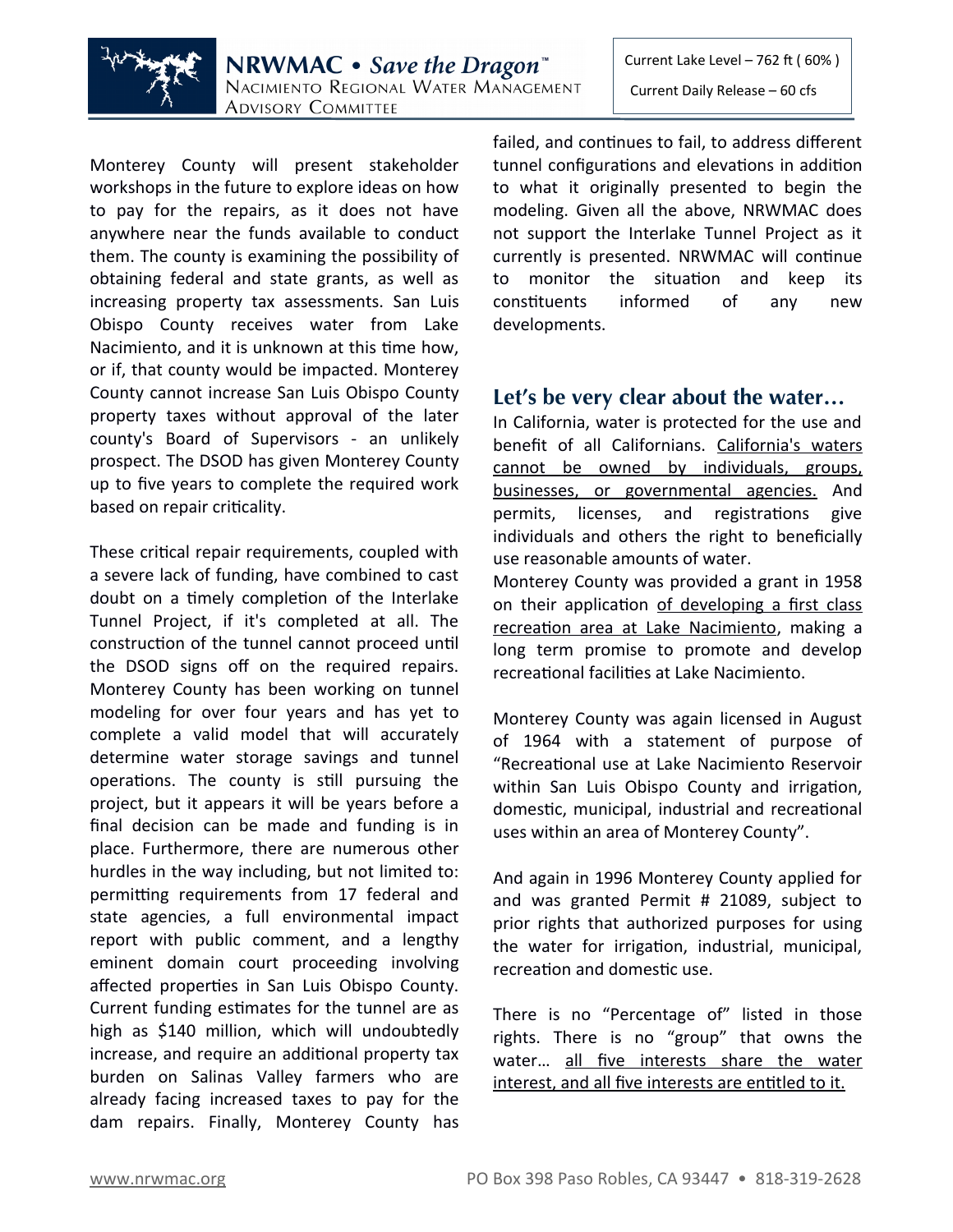

Current Daily Release – 60 cfs



NRWMAC • Save the Dragon<sup>®</sup> NACIMIENTO REGIONAL WATER MANAGEMENT **ADVISORY COMMITTEE** 

#### **The Recreation Component…**

The Monterey County Flood Control and Water Conservation District ("District'), the predecessor to MCWRA, built Nacimiento Reservoir in the mid-1950's for recreation, flood control and water conservation. In order to begin construction, the District first had to condemn and take private properties in and around the reservoir site by eminent domain. (The District had eminent domain powers under the Monterey County Flood Control and Water Conservation District Act ("Act")). At that time, SLO County Supervisors approved the eminent domain by Monterey County because they were paying to have the dam built on SLO County property.

In relevant part, the Act gave the District the power to condemn "lands deemed by the supervisors of the district to be **necessary or convenient for the installation, construction, use and maintenance of recreational areas or facilities including picnic grounds, play grounds, camp grounds, home sites, boats and fishing, bathing or other facilities for use by the public**..."(Emphasis supplied.) Thus, the provision of recreation at the reservoir was key to allowing the construction to commence.

These proceedings provide the basis for the 'Recreational Portion' of Lake Nacimiento and the removal or diminishing of this component invalidates Monterey's Eminent Domain claims and provides a strong case for overturning the Eminent Domain proceedings.

Simply put, Monterey County claimed and based recreational support at the lake as an equal right to take land, and they must continue to support recreation or they can be faced with invalidating their right to that land.

#### **Help NRWMAC Save The Dragon**

"Save The Dragon" is not simply a turn of phrase; it's a fervent plea for help. Lake Nacimiento is not going to save itself from Monterey County's mismanagement. Without a court's intervention, Monterey County is not going to realize the error of its profligate ways and turn off the drain spigot all by itself.

NRWMAC's lawsuit against Monterey County Water Resources is the start of the correction of this dire situation that has gone on too long, and will force Monterey County to adopt a recreation plan that will protect all aspects of recreation in the future for the rights of lake owners and recreational users. However, this litigation will require funding support from all lake property owners and enthusiasts to make this happen.

NRWMAC's GoFundMe legal campaign, and other events, with your contributions, has raised over \$150,000 and we are grateful to all of those who have contributed.

Being the primary source of funding for these legal efforts, your donations, now more than ever, will make a difference.

Please share, forward and circulate this newsletter with your friends, family and anyone you know that uses or cares about the lake, wildlife, and future of the lake!

We need to inform people of this fight, and let everyone know why their funding support is so critically important right now, and to please donate today.

If you value your recreation, water quality, way of life and property values, please donate today – even if you have previously donated.